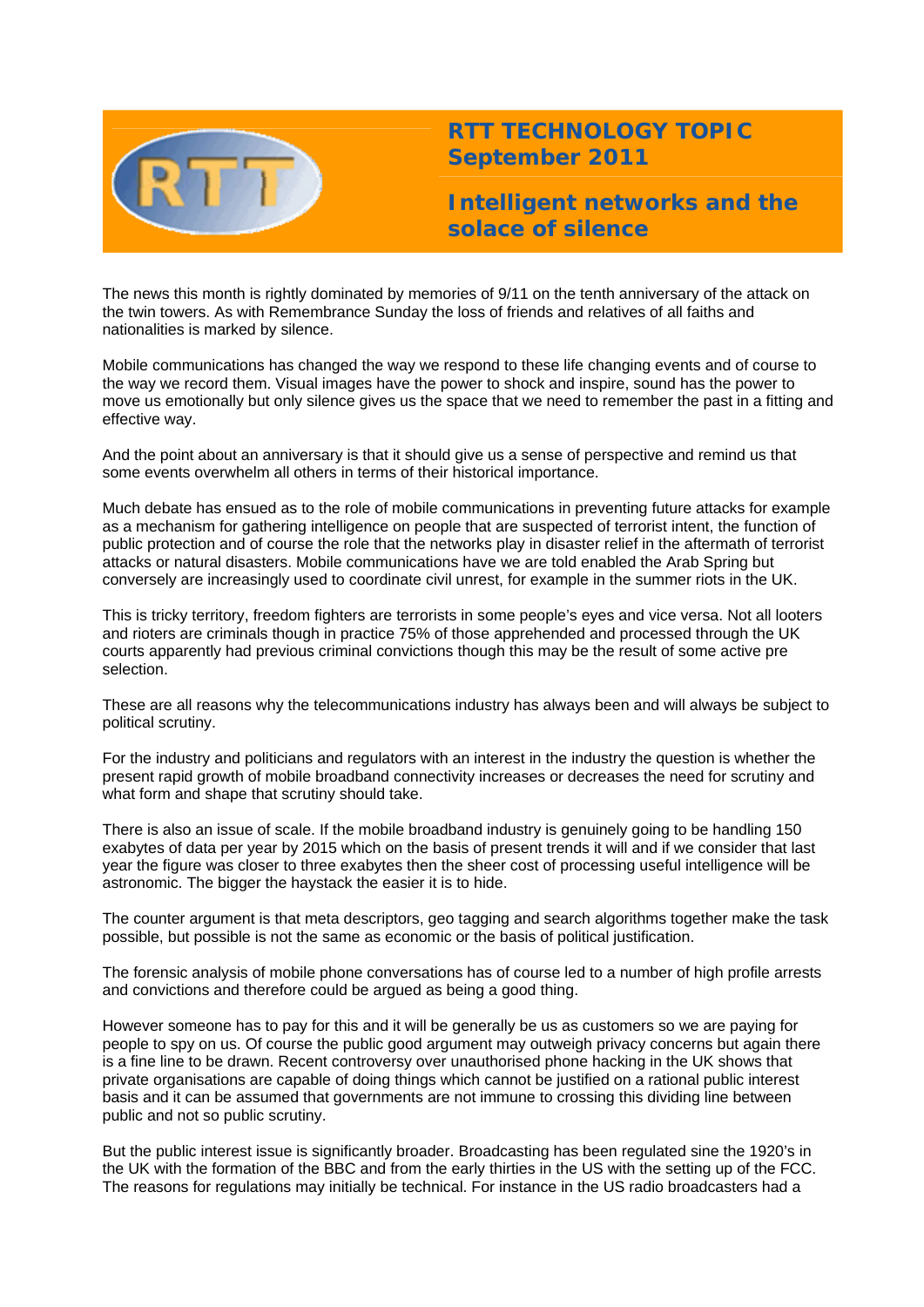tendency in the late 1920's just to increase transmit power to the point where no one could receive very much. The need for this technical regulation still exists today and is the basis on which spectral value can be assessed whether for the purpose of broadcasting or mobile broadband communication. Technology standards fulfil a similar role ensuring that networks and user equipment are compatible and as far as possible inter operable.

The oversight of content developed in parallel with particular controls being applied during the Second World War. The BBC governance structure is often held up as an exemplar of appropriate balance between editorial independence and political interest but the record is not unblemished. Empire radio broadcasting after the Second World War for example can be argued to have become significantly out of touch with reality. The Suez crisis in 1958 was at least partly caused by this inability to recognise and respond to changing political expectations in countries where legitimate British interest and involvement was increasingly open to question.

But of course in broadcasting, monitoring and intervention is relatively straightforward and ends up with a phone call to the Director General of the BBC and a bit of a chat. Controlling content in mobile broadband involves monitoring five billion people, a rather different proposition. Chris Patten the Chairman of the BBC Trust is an ex politician, served as the last governor of Hong Kong and managed the handover process to China so the coupling of political experience and broadcasting policy remains close. At least those in charge of British Broadcasting now realise that the days of the British Empire are long gone.

This brings us back to our starting point. Terrible events of which 9/11 is a very significant example change public opinion and political opinion tends to change in parallel at least in democracies where governments need to be re elected and need to be seen to be responding to external threats to public safety and security.

This creates a pendulum shift effect where public interest takes precedence for often legitimate reasons but the consequence is usually an erosion of private liberty. The ends do not always justify the means.

Telecommunications networks are not intelligence networks or rather intelligence gathering is not and should not be their primary purpose. The primary purpose of a telecommunications network should be to improve economic and social efficiency which in turn should deliver more political stability, a virtuous circle.

Intelligent networks are therefore networks used intelligently to deliver a common good.

And just sometimes it is good to at least pretend they don't exist.

In 1833 Thomas Carlyle published a serial work, Sartor Resartus, The Tailor Retailored. This was part satire part philosophy based on the life and thoughts of an imaginary German philosopher Diogenous Teufelsdrockh ('god born devil dung' in English).

The power of silence has been recognised since biblical times but Carlyle gets Diogenous to expand on the topic

*"Silence is the element in which great things fashion themselves together; that at length they may emerge, full-formed and majestic, into the daylight of Life, which they are thenceforth to rule. Not William the Silent only, but all the considerable men I have known, and the most undiplomatic and unstrategic of these, forbore to babble of what they were creating and projecting. Nay, in thy own mean perplexities, do thou thyself but hold thy tongue for one day: on the morrow, how much clearer are thy purposes and duties; what wreck and rubbish have those mute workmen within thee swept away, when intrusive noises were shut out! Speech is too often not, as the Frenchman defined it, the art of concealing Thought; but of quite stifling and suspending Thought, so that there is none to conceal. Speech too is great, but not the greatest. As the Swiss Inscription says: Sprecfien ist silbern, Schweigen ist golden (Speech is silvern, Silence is golden); or as I might rather express it: Speech is of Time, Silence is of Eternity."*